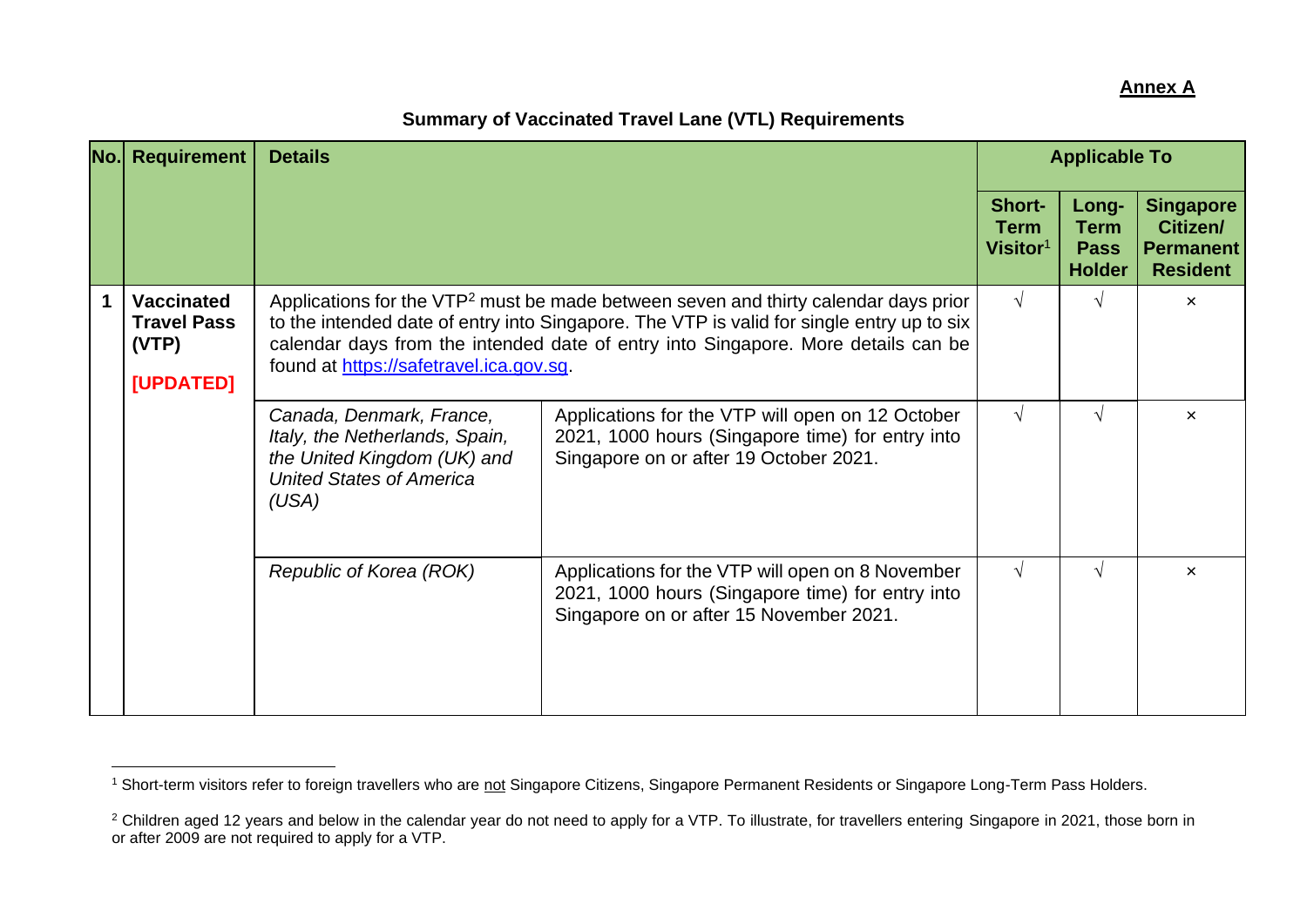|                | <b>No.</b> Requirement          | <b>Details</b>                                                                                                                                                                                                                                                                                                                                                                                                                                                                                                                                                                                                                                                                                                                                                                                                                                                                                                                                                                                                                                                                                                                                                                                                                                                                                                                                                                                                                                                                                                                                                                                                                                                                | <b>Applicable To</b>                        |                                                      |                                                                     |
|----------------|---------------------------------|-------------------------------------------------------------------------------------------------------------------------------------------------------------------------------------------------------------------------------------------------------------------------------------------------------------------------------------------------------------------------------------------------------------------------------------------------------------------------------------------------------------------------------------------------------------------------------------------------------------------------------------------------------------------------------------------------------------------------------------------------------------------------------------------------------------------------------------------------------------------------------------------------------------------------------------------------------------------------------------------------------------------------------------------------------------------------------------------------------------------------------------------------------------------------------------------------------------------------------------------------------------------------------------------------------------------------------------------------------------------------------------------------------------------------------------------------------------------------------------------------------------------------------------------------------------------------------------------------------------------------------------------------------------------------------|---------------------------------------------|------------------------------------------------------|---------------------------------------------------------------------|
|                |                                 |                                                                                                                                                                                                                                                                                                                                                                                                                                                                                                                                                                                                                                                                                                                                                                                                                                                                                                                                                                                                                                                                                                                                                                                                                                                                                                                                                                                                                                                                                                                                                                                                                                                                               | <b>Short-</b><br><b>Term</b><br>Visitor $1$ | Long-<br><b>Term</b><br><b>Pass</b><br><b>Holder</b> | <b>Singapore</b><br>Citizen/<br><b>Permanent</b><br><b>Resident</b> |
| $\overline{2}$ | <b>Vaccination</b><br>[UPDATED] | All VTL travellers must have been fully vaccinated and present their proof of<br>$\bullet$<br>vaccination. With effect from 19 October 2021, children aged 12 years and below<br>in the calendar year are not required to present a proof of vaccination to enter<br>Singapore under the VTL if they are accompanied by a VTL traveller who meets<br>all VTL requirements for entry into Singapore. An individual is considered fully<br>vaccinated 14 days after he or she has received the full regimen of Pfizer-<br>BioNTech/Comirnaty, Moderna or other World Health Organisation Emergency<br>More<br>Listing<br>vaccines.<br>details<br>found<br><b>Use</b><br>can<br>be<br>at<br>https://safetravel.ica.gov.sg/health/vtsg.<br>Only vaccination certificates that can be digitally verified will be accepted.<br>$\triangleright$ The vaccination certificates have to contain the necessary information about<br>the travellers' full vaccination regimen, as specified on the Safe Travel Office<br>website.<br>For travellers vaccinated in Canada or the USA, we currently only accept<br>➤<br>vaccination certificates issued in the SMART Health Card (SHC) format, by<br>issuers in Canada or the USA on the Common Trust Network.<br>For entry into Singapore on or after 19 October 2021, regardless of which VTL<br>country the traveller departs from, vaccination certificates issued in any VTL<br>country (except the ROK) or Singapore will be accepted.<br>For entry into Singapore on or after 15 November 2021, regardless of which<br>VTL country the traveller departs from, vaccination certificates issued in the ROK<br>will also be accepted. | $\sqrt{ }$                                  | $\sqrt{ }$                                           | V                                                                   |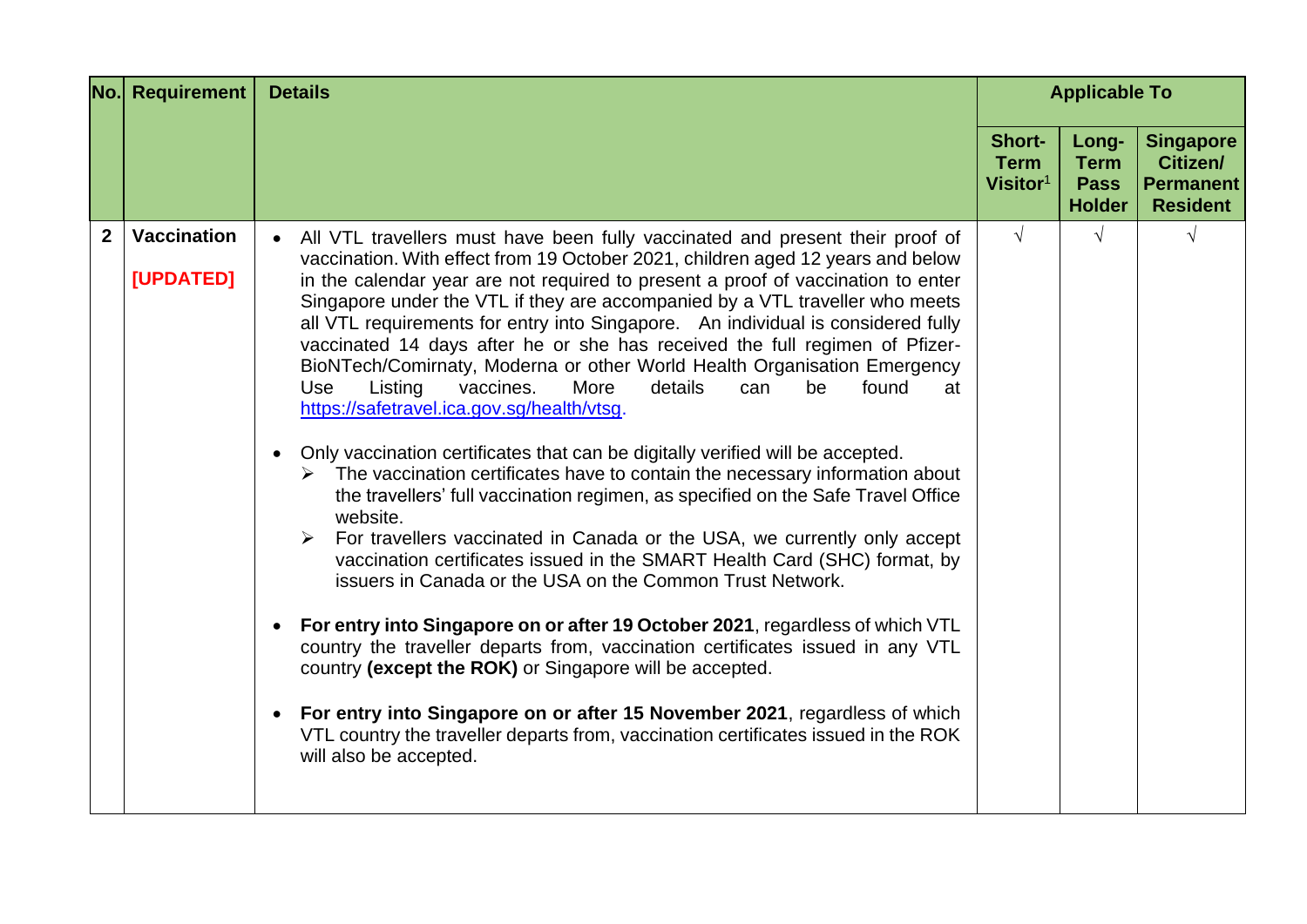|   | No. Requirement<br><b>Details</b>               |                                                                                                                                                                                                                                                                                                                                                                                                                                                                                                                                                                                  | <b>Applicable To</b>                                 |                                                      |                                                                     |  |
|---|-------------------------------------------------|----------------------------------------------------------------------------------------------------------------------------------------------------------------------------------------------------------------------------------------------------------------------------------------------------------------------------------------------------------------------------------------------------------------------------------------------------------------------------------------------------------------------------------------------------------------------------------|------------------------------------------------------|------------------------------------------------------|---------------------------------------------------------------------|--|
|   |                                                 |                                                                                                                                                                                                                                                                                                                                                                                                                                                                                                                                                                                  | <b>Short-</b><br><b>Term</b><br>Visitor <sup>1</sup> | Long-<br><b>Term</b><br><b>Pass</b><br><b>Holder</b> | <b>Singapore</b><br>Citizen/<br><b>Permanent</b><br><b>Resident</b> |  |
| 3 | <b>Travel</b><br><b>History</b>                 | For entry into Singapore on or after 19 October 2021, all travellers,<br>irrespective of their nationality/citizenship, must have remained in one or more of<br>the VTL countries (except the ROK) in the last 14 consecutive days prior to<br>departure to Singapore.<br>For entry into Singapore on or after 15 November 2021, the list of VTL<br>countries will include the ROK.<br>If the traveller has been in Singapore within those last 14 days, his/her stay in<br>Singapore can be counted towards fulfilling this 14-day travel history<br>requirement <sup>3</sup> . | $\sqrt{ }$                                           | $\sqrt{ }$                                           |                                                                     |  |
| 4 | <b>Designated</b><br><b>Flight</b><br>[UPDATED] | From 19 October 2021:<br>• Travellers who are travelling to Singapore on the VTL scheme must travel on<br>designated VTL flights into Singapore from any VTL country. They may transit via<br>another VTL country <sup>4</sup> to take a designated VTL flight into Singapore.                                                                                                                                                                                                                                                                                                   | $\sqrt{ }$                                           | √                                                    |                                                                     |  |

<sup>&</sup>lt;sup>3</sup> For example, a child departing from Germany who has been in Brunei Darussalam, Canada, Denmark, France, Germany, Italy, the Netherlands, Spain, the UK, the USA and/or Singapore in the last 14 consecutive days prior to departure for Singapore fulfills the travel history requirement of the VTL scheme. This list of countries can also include the ROK on and after 15 November 2021.

<sup>&</sup>lt;sup>4</sup> For example, a child from the USA may transit via Germany to take a designated VTL flight from Germany to Singapore.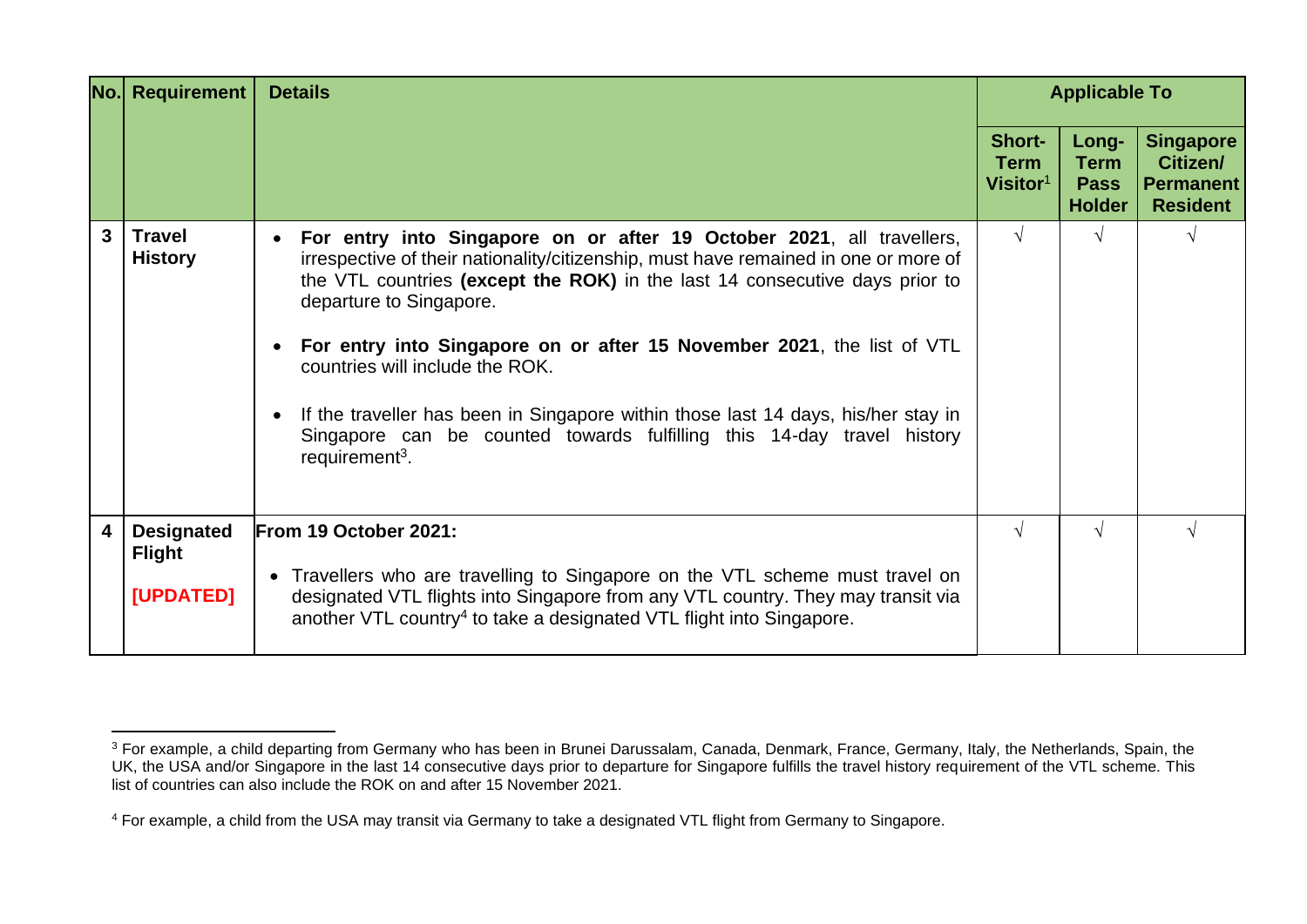|   | <b>No.</b> Requirement                  | <b>Details</b>                                                                                                                                                                                                                                                                                                                                                                                                                                                                                                                                                                                                                                                                                                       | <b>Applicable To</b>                          |                                                      |                                                                     |
|---|-----------------------------------------|----------------------------------------------------------------------------------------------------------------------------------------------------------------------------------------------------------------------------------------------------------------------------------------------------------------------------------------------------------------------------------------------------------------------------------------------------------------------------------------------------------------------------------------------------------------------------------------------------------------------------------------------------------------------------------------------------------------------|-----------------------------------------------|------------------------------------------------------|---------------------------------------------------------------------|
|   |                                         |                                                                                                                                                                                                                                                                                                                                                                                                                                                                                                                                                                                                                                                                                                                      | Short-<br><b>Term</b><br>Visitor <sup>1</sup> | Long-<br><b>Term</b><br><b>Pass</b><br><b>Holder</b> | <b>Singapore</b><br>Citizen/<br><b>Permanent</b><br><b>Resident</b> |
|   |                                         | • Travellers who are transferring or transiting through Singapore will also be allowed<br>to travel on the designated VTL flights. These travellers <sup>5</sup> must present vaccination<br>certificates issued in any VTL country or Singapore and must have remained in<br>one or more of the VTL countries and/or Singapore in the last 14 consecutive days<br>prior to travelling on a designated VTL flight. Such travellers <sup>6</sup> will also be required<br>to take a pre-departure PCR test within 48 hours before departing to Singapore.<br>• Information of the designated VTL flights will be made available on the websites<br>of the relevant airlines connecting Singapore and the VTL country. |                                               |                                                      |                                                                     |
| 5 | COVID-19<br><b>Testing</b><br>[UPDATED] | All travellers <sup>7</sup> entering Singapore on or after 19 October 2021 are required to<br>take the following COVID-19 Polymerase Chain Reaction (PCR) tests:<br><b>Pre-Departure PCR Test.</b> Travellers must undergo this test within 48 hours before<br>departing to Singapore and obtain a negative test result. Test result certificate must<br>be presented in English.<br><b>On-Arrival PCR Test.</b> Travellers are required to take this test upon arrival at Changi<br>Airport.                                                                                                                                                                                                                        | $\sqrt{ }$                                    | V                                                    |                                                                     |

<sup>5</sup> With effect from 19 October 2021, children aged 12 years and below in the calendar year (i.e. those born in or after 2009, if entering Singapore in 2021) are not required to present any proof of vaccination to travel on the designated VTL flights to transfer or transit through Singapore.

<sup>&</sup>lt;sup>6</sup> Children aged 2 years and below in the calendar year (i.e. those born in or after 2019, if transiting/transferring through Singapore in 2021) are not required to undergo the pre-departure COVID-19 PCR test to transfer or transit through Singapore.

<sup>&</sup>lt;sup>7</sup> Children aged 2 years and below in the calendar year (i.e. those born in or after 2019, if entering Singapore in 2021) are not required to undergo the predeparture or on-arrival COVID-19 PCR tests.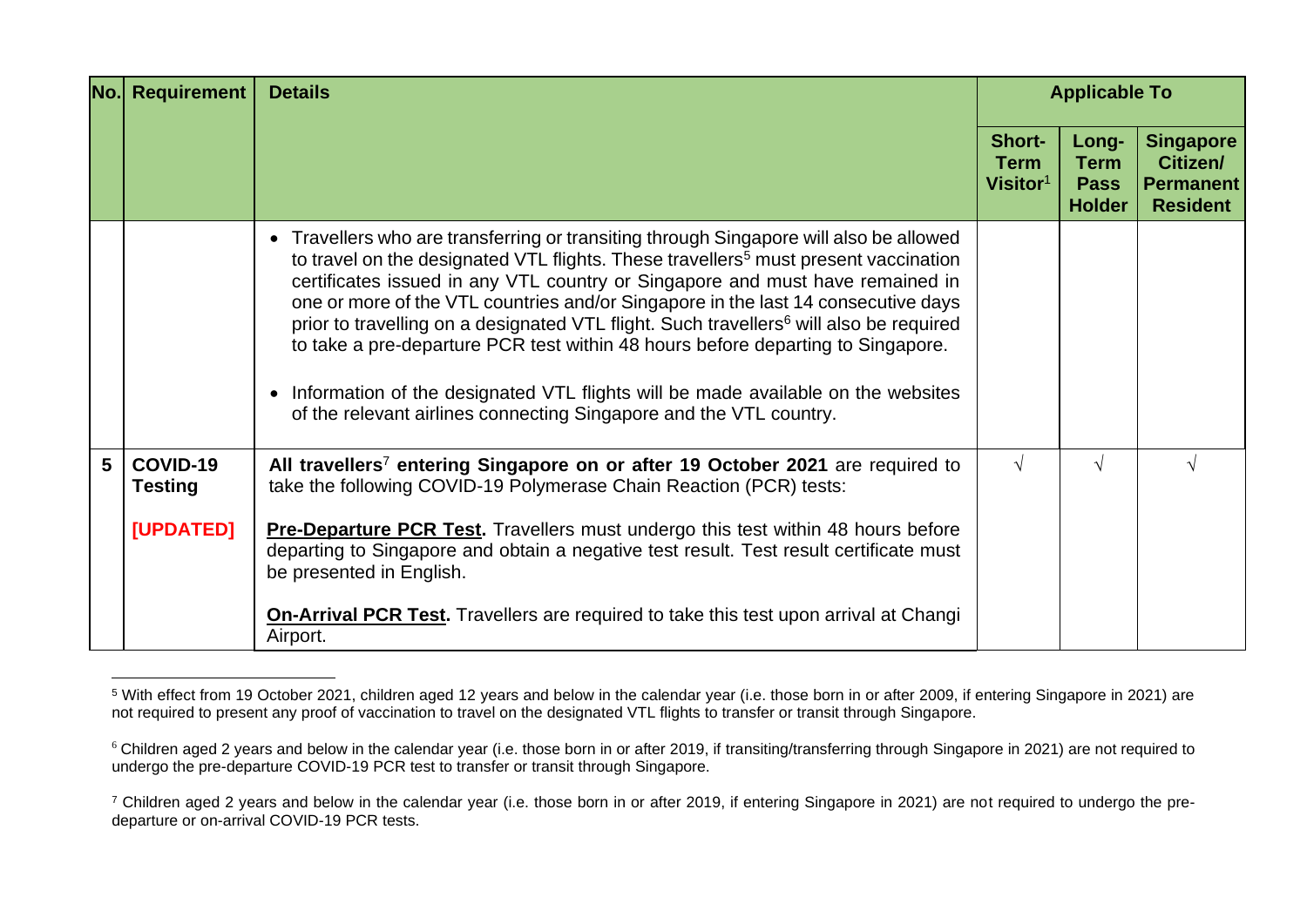| <b>No.l</b>    | <b>Requirement</b>                                                                                                                  | <b>Details</b>                                                                                                                                                                                                                                                                                                                                                                                                                                                                                                                                                                                                                                                                                                                                                                                                                                                                                         | <b>Applicable To</b>                        |                                                      |                                                                     |
|----------------|-------------------------------------------------------------------------------------------------------------------------------------|--------------------------------------------------------------------------------------------------------------------------------------------------------------------------------------------------------------------------------------------------------------------------------------------------------------------------------------------------------------------------------------------------------------------------------------------------------------------------------------------------------------------------------------------------------------------------------------------------------------------------------------------------------------------------------------------------------------------------------------------------------------------------------------------------------------------------------------------------------------------------------------------------------|---------------------------------------------|------------------------------------------------------|---------------------------------------------------------------------|
|                |                                                                                                                                     |                                                                                                                                                                                                                                                                                                                                                                                                                                                                                                                                                                                                                                                                                                                                                                                                                                                                                                        | <b>Short-</b><br><b>Term</b><br>Visitor $1$ | Long-<br><b>Term</b><br><b>Pass</b><br><b>Holder</b> | <b>Singapore</b><br>Citizen/<br><b>Permanent</b><br><b>Resident</b> |
|                |                                                                                                                                     | They should also register and make payment for their on-arrival COVID-19 PCR test<br>prior to departing for Singapore at https://safetravel.changiairport.com.                                                                                                                                                                                                                                                                                                                                                                                                                                                                                                                                                                                                                                                                                                                                         |                                             |                                                      |                                                                     |
| 6              | Self-<br><b>Isolation till</b><br><b>Negative</b><br><b>On-arrival</b><br>COVID-19<br><b>PCR Result</b><br>is Notified<br>[UPDATED] | After taking the on-arrival COVID-19 PCR test at Changi Airport, travellers are to<br>immediately take private transportation, taxi, or private hire car from the airport to<br>their declared place of accommodation <sup>8</sup> .<br>Travellers <sup>9</sup> must isolate alone, or with household members who are vaccinated and<br>have the same travel history, arrival date and self-isolation requirement, until their<br>on-arrival test result is confirmed to be negative. If there are other occupants in the<br>accommodation, without the same travel history, arrival date and self-isolation<br>requirement, the traveller(s) must isolate in an individual room with an en-suite toilet.<br>The test results will be out within 24 hours.<br>After being notified of their negative on-arrival test results, travellers will be allowed<br>to go about their activities in Singapore. | $\sqrt{ }$                                  | $\sqrt{ }$                                           |                                                                     |
| $\overline{7}$ | COVID-19<br><b>Travel</b><br><b>Insurance</b>                                                                                       | Short-term visitors must purchase travel insurance for the entire duration of their stay<br>in Singapore, with a minimum coverage of S\$30,000 for COVID-19-related medical                                                                                                                                                                                                                                                                                                                                                                                                                                                                                                                                                                                                                                                                                                                            | $\sqrt{ }$                                  | $\boldsymbol{\mathsf{x}}$                            | ×                                                                   |

<sup>&</sup>lt;sup>8</sup> The accommodation must be a residential (ie. HDB flat, condominium or landed property) or non-residential accommodation (i.e hotel or serviced apartment). Travellers may refer to the Singapore Hotel Association (SHA) website [https://sha.org.sg](https://sha.org.sg/) for a list of hotels currently accepting visitors travelling to Singapore on the VTL scheme.

<sup>&</sup>lt;sup>9</sup> Since children aged 2 years and below in the calendar year (i.e. those born in or after 2019, if entering Singapore in 2021) are not required to undergo the onarrival COVID-19 PCR tests, they are also not required to self-isolate upon arrival.